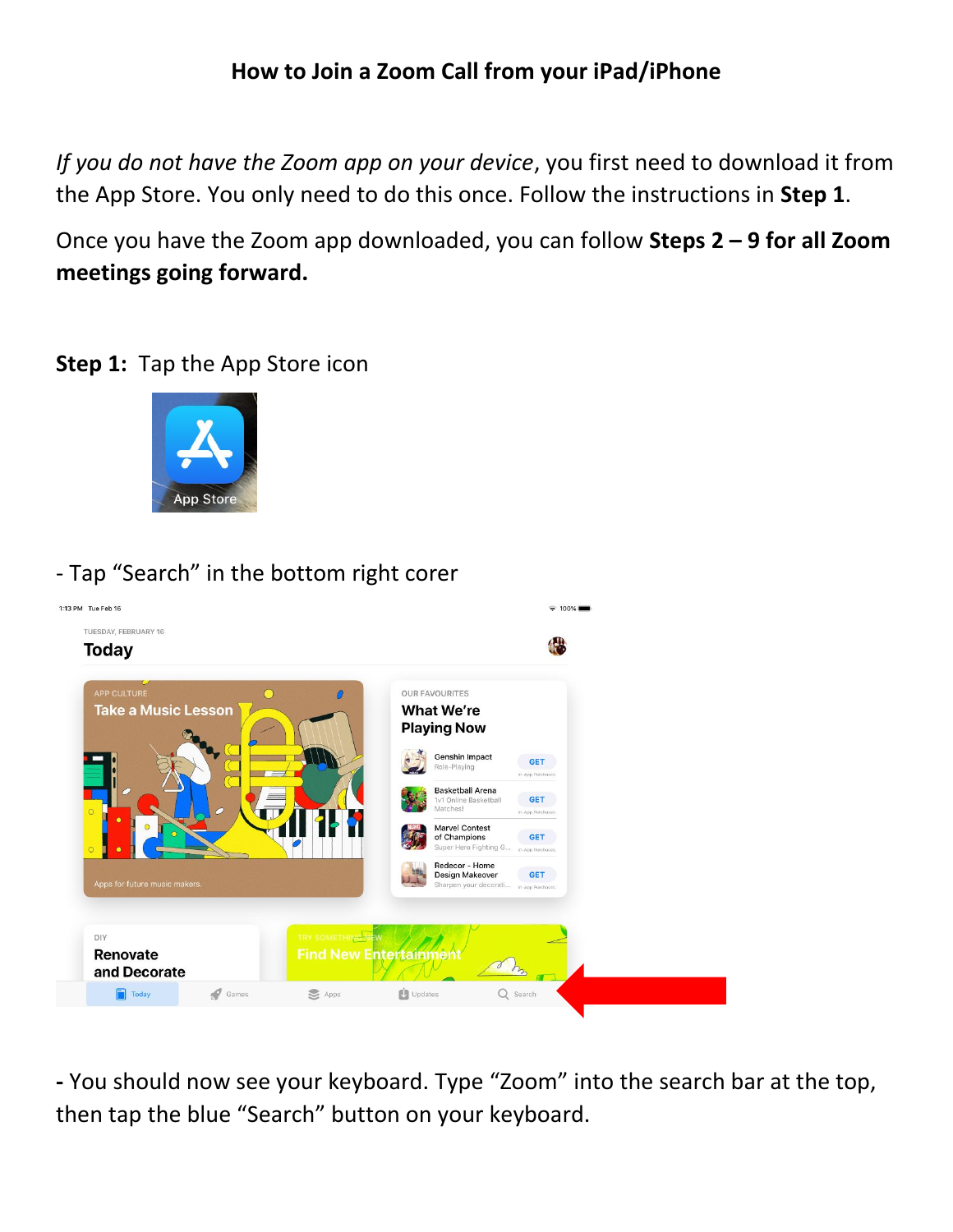

# - Tap the blue "Get" button



- After a few moments, "Get" will change to "Open". You have successfully downloaded Zoom.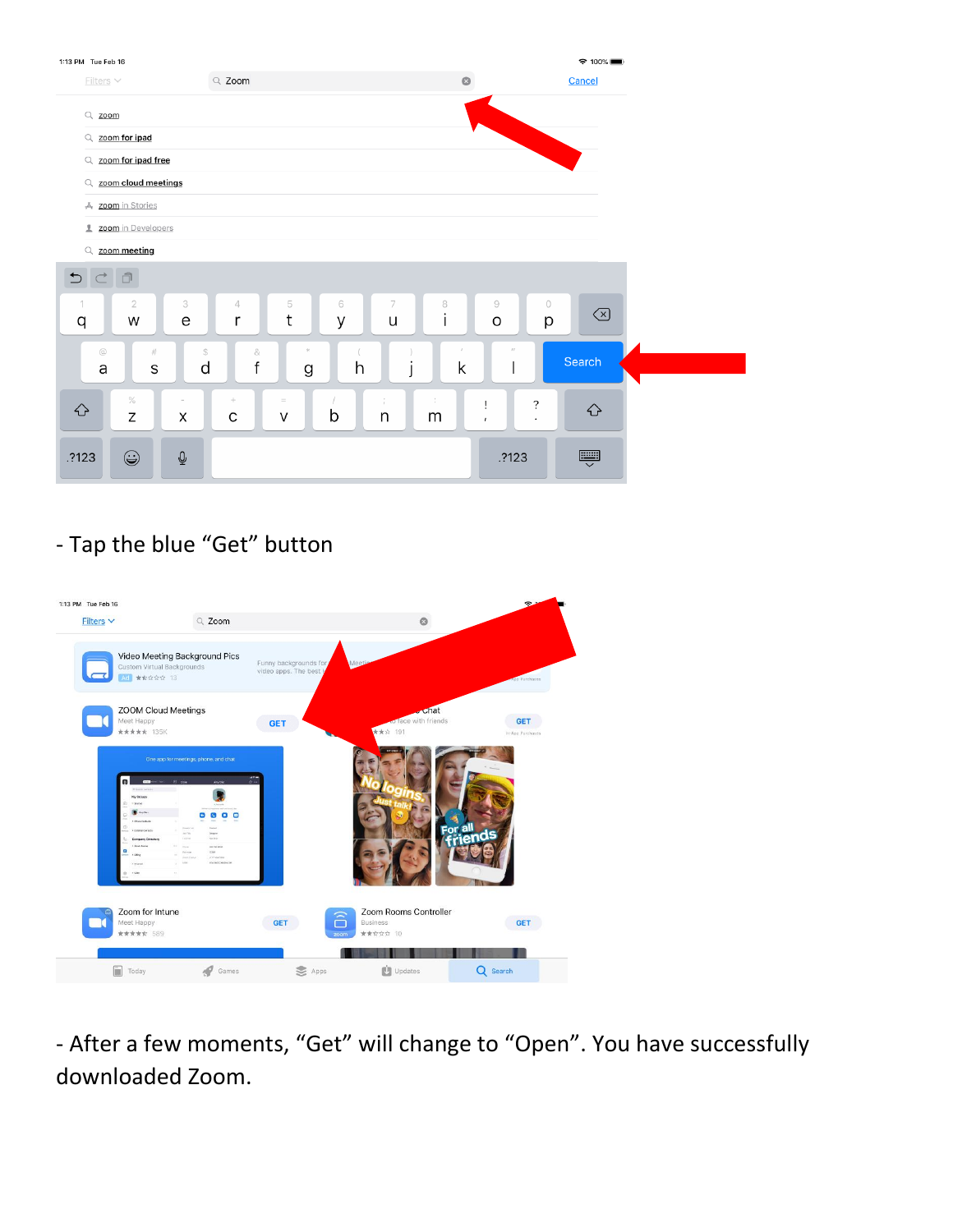- Press your Home button to get back to your home screen.

**Step 2:** Open your email app and find the email with the Zoom meeting information. Write down the Meeting ID and Passcode numbers from the email invitation

**Step 3:** Press your home button to get back to your home screen. Find the Zoom app on your iPad and tap it. It may be on a different page of your home screen. It looks like this:



**Step 4:** Tap the blue "Join a Meeting" button



**Step 5:** Tap where it says "Meeting ID". This will bring up your keyboard. Enter the Meeting ID numbers that you wrote down from the email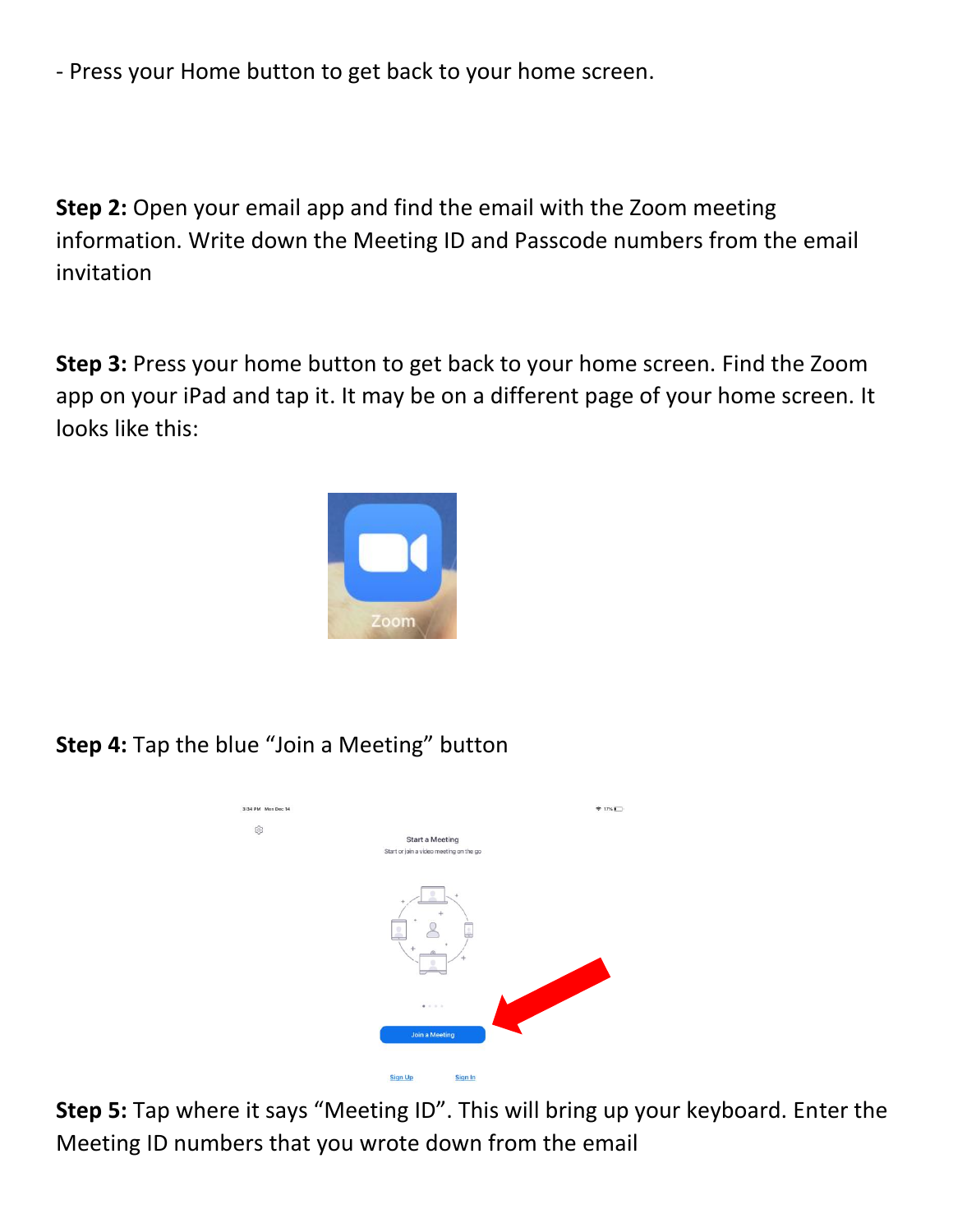| 3:34 PM Mon Dec 14           |                                                                               |                                    |                                    |                              | 917%            |
|------------------------------|-------------------------------------------------------------------------------|------------------------------------|------------------------------------|------------------------------|-----------------|
| ශ                            | Cancel                                                                        | Join a Meeting                     |                                    |                              |                 |
|                              | Meeting ID                                                                    |                                    |                                    |                              |                 |
|                              | Join with a personal link name                                                |                                    |                                    |                              |                 |
|                              |                                                                               | Screen Name                        |                                    |                              |                 |
|                              | Join                                                                          |                                    |                                    |                              |                 |
|                              | If you received an invitation link, tap on the link again to join the meeting |                                    |                                    |                              |                 |
|                              | <b>JOIN OPTIONS</b>                                                           |                                    |                                    |                              |                 |
| 己日                           |                                                                               |                                    |                                    |                              |                 |
| 3<br>$\overline{2}$<br>1     | 4                                                                             | 6<br>5                             | 8<br>7                             | 9                            | $\Omega$<br> ⊗  |
| €<br>£<br>$^\copyright$<br># | ¥<br>&<br>\$                                                                  | $\mathcal{J}_\lambda$<br>*         | ,                                  | $^{\prime\prime}$            | return          |
| ŝ<br>$# + =$<br>$\%$         | $\sim$<br>$\ddot{}$                                                           | $\alpha \rightarrow \alpha$<br>$=$ | $\,<$<br>$\,>$<br>٠<br>٠<br>٠<br>٠ | ?<br>ï<br>$\pmb{\cdot}$<br>٠ | $# + =$         |
| <b>ABC</b>                   |                                                                               |                                    |                                    | undo                         | p<br><b>ABC</b> |

## **Step 6:** Tap the blue "Join" button



**Step 7:** If asked, enter your name and the Passcode numbers that you wrote down from the email and tap "Continue".

**Step 8:** Tap "Join with Video"